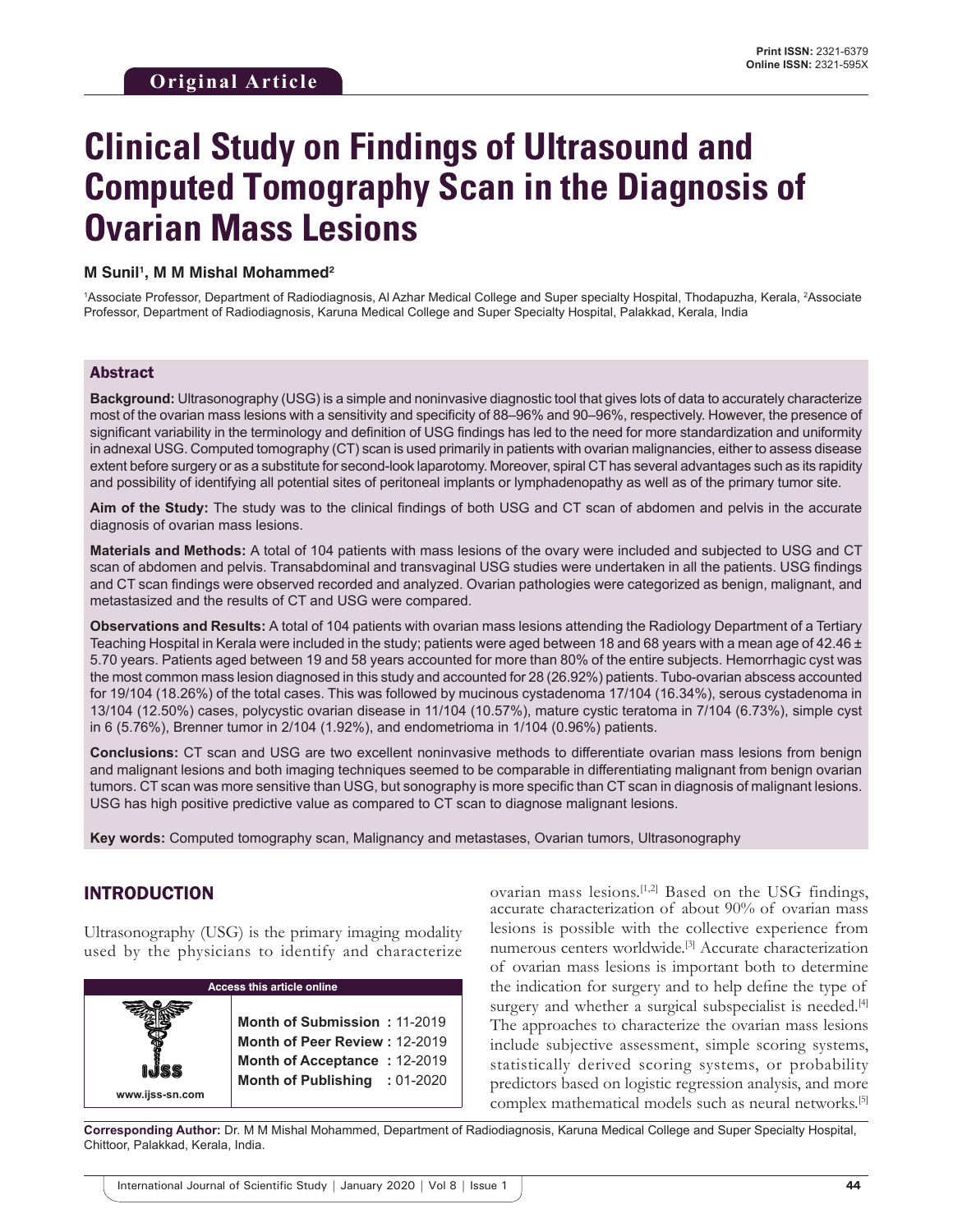Among them, the subjective approach, also called a pattern recognition approach, was shown to be superior to other methods, with a sensitivity of 88–100% and specificity of 62–96% for predicting malignancy.[6-8] In addition to USG findings while determining the risk of malignancy for an ovarian mass lesion associated factors such as patient's age, menopausal status, personal or family history of breast or ovarian cancer, and serum CA-125 level should also be considered. The majority of ovarian mass lesions especially in premenopausal women are benign.<sup>[3,9-12]</sup> Usually, computed tomography (CT) scan is the investigation of choice in planning further management in patients who are diagnosed with the help of USG and believed to have metastatic disease. Spiral CT scan or multidetector CT (MDCT) also allows a comprehensive evaluation of primary tumor and the site of peritoneal metastasis and lymphadenopathy. CT scan helps to differentiate ovarian masses with features pertaining to benignity and malignancy.<sup>[13]</sup> CT scan also allows use of oral contrast agent to distend and mark the bowel and help differentiate bowel from peritoneal implants, which gives this modality a major advantage over US and magnetic resonance imaging. For these reasons, CT is a very attractive method for evaluating the extent of disease in women with ovarian malignancy. However, available studies have not demonstrated that CT is significantly superior to other modalities in staging ovarian malignancy.[14-16] Ovaries are the third most common sites of primary malignancy in female genital tract after cervix and endometrium accounting for 30% of all cancers of female genital tract. Ovaries are subjected to monthly endocrine and traumatic insult during ovulatory cycle and are a prime site for tumor genesis. About 50% of ovarian tumors are benign tumors. Of the rest, 90% are epithelial and remaining 10% are those resulting from metastasis.[17] There is very little data available for correlation studies between USG and CT of ovarian lesions. The present paper is focused to study the USG and CT scan features in patients to predict malignancy and how the features differ in benign mass lesions of ovary. This study was conducted with a view to find out the diagnostic value of USG and CT and its correlation with histopathological diagnosis.

# MATERIALS AND METHODS

A total of 104 patients with ovarian mass lesions attending the radiology department for USG and CT scan referred from Obstetrics and Gynaecology (OBG) and general surgery department were included in the study. An ethical committee clearance was obtained before the commencement of the study. An ethical committee cleared consent pro forma was used for the entire study. Inclusion Criteria: (1) Female patients aged between 9 and 68 years

were included in the study. (2) Patients with mass lesions of ovary presenting with lump abdomen were included in the study. (3) Patients who were diagnosed to have ovarian mass lesions incidentally were included in the study. Exclusion Criteria: (1) Patients who are not willing to for written consent were excluded from the study. (2) Patients who have undergone gynecological surgery previously for ovarian mass lesions were excluded from the study. (3) Patients aged <9 and more than 68 years were excluded from the study. All the patients were inquired of clinical history, general surgery, and gynecological examination before subjecting to USG and CT scan. The following investigations were undertaken in all the patients: (1) Complete blood picture including hemoglobin, total and differential count, and erythrocyte sedimentation rate. (2) Renal function tests: blood urea and serum creatinine. (3) Random blood sugar estimation; fasting blood sugar and 2 h postprandial if required; and viral screening and hepatitis tests. Radiological investigations included: (1) Transabdominal USG with full bladder. (2) Transvaginal USG wherever required. (3) Contrast enhanced CT scan of abdomen and pelvis with 16-slice GE spiral CT scan machine. The radiological features of USG and CT scan were compared and correlated in each patient to adjudge their accuracy in diagnosing the ovarian diseases and the nature and degree of echotexture displayed by each method. All the data were recorded and analyzed using standard statistical methods.

## **Type of Study**

This was a cross-sectional, prospective, and analytical study.

## **Institute of Study**

This study was conducted at Al Azhar Medical College and Super specialty Hospital, Thodapuzha, Kerala.

## **Period of Study**

This study was from June 2018 to December 2019.

# OBSERVATIONS AND RESULTS

Totally 104 patients with ovarian mass lesions attending the Radiology Department of a Tertiary Teaching Hospital in Kerala were included in this study. Patients were aged between 18 and 68 years with a mean age of 42.46  $\pm$ 5.70 years. Patients aged between 19 and 58 years accounted for more than 80% of the entire subjects [Table 1].

Various radiological diagnoses of ovarian mass lesions in the study were tabulated in Table 2. Hemorrhagic cyst was the most common mass lesion diagnosed in this study and accounted for 28 (26.92%) patients. Tubo-ovarian abscess accounted for 19/104 (18.26%) of the total cases. This was followed by mucinous cystadenoma 17/104 (16.34%), serous cystadenoma in 13/104 (12.50%) cases, polycystic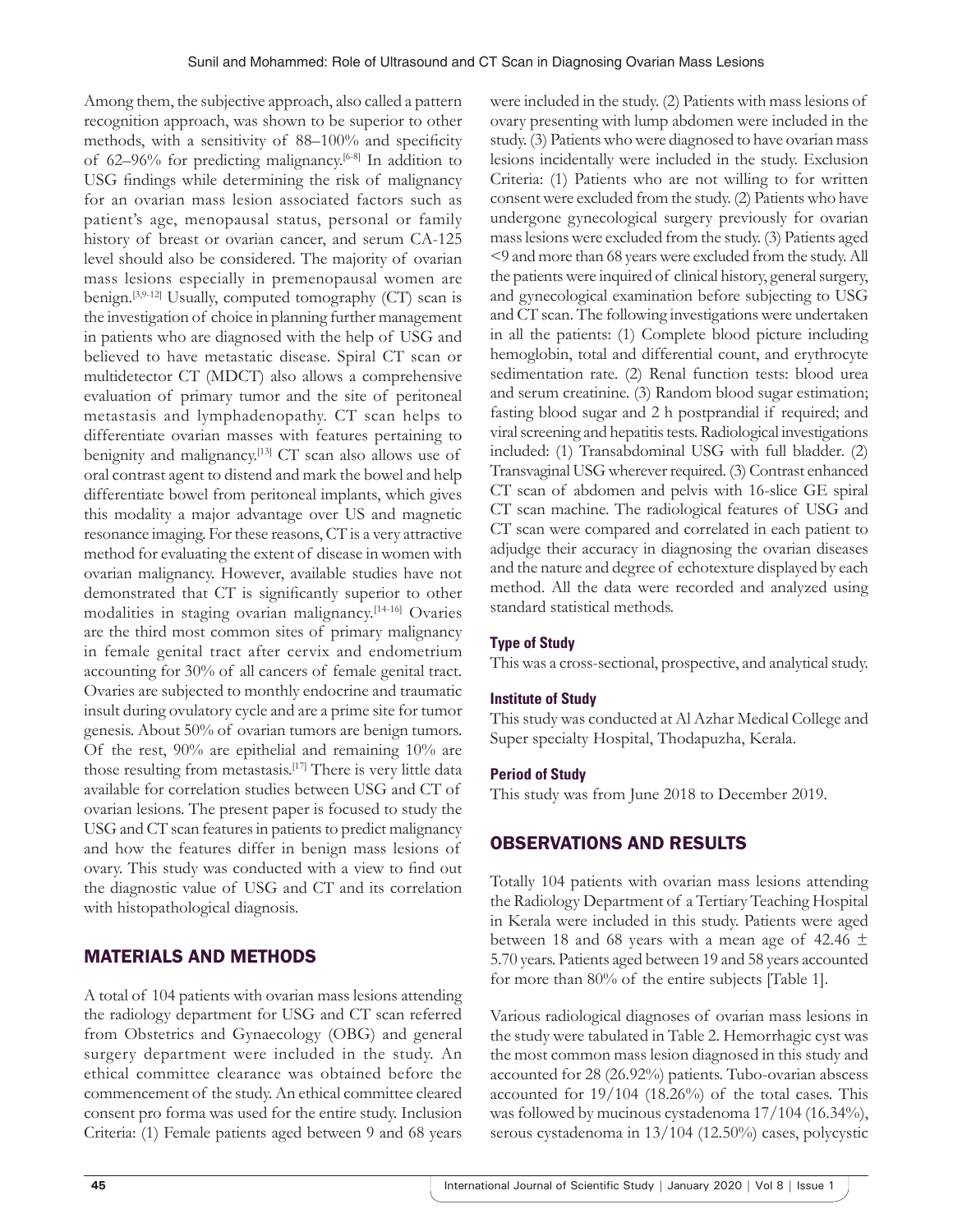ovarian disease (PCOD) in 11/104 (10.57%), mature cystic teratoma in 7/104 (6.73%), simple cyst in 6 (5.76%), Brenner tumor in 2/104 (1.92%), and endometrioma in 1/104 (0.96%) patients. The peak incidence of ovarian masses was observed between 29 and 48 years of age groups [Table 2]. In extremes of age groups between 9–18 years and 59–68 years, the incidence was 4.80% and 11.53%, respectively [Table 2].

The radiological features of USG and CT scan were compared and correlated in each patient to adjudge their accuracy in diagnosing the ovarian diseases and the nature and degree of echotexture displayed by each method. 94/104 (90.38%) ovarian mass lesions in this study were benign in nature. Among these benign conditions hemorrhagic cyst was observed in 28/94 (29.78%) patients, tubo-ovarian abscess was found in 19/94 (20.21%) of patients, mucinous cystadenoma was found in 17/94 (18.08%) patients, serous cystadenoma in 13/94 (13.82%), PCOD in 11/94 (11.70%) of patients, and simple cyst in 6/81 (6.38%) [Table 3].

Among the remaining, 10 patients malignant mass lesions of the ovary were observed. Among them, mature cystic teratoma with malignant transformation was observed in 7/104 (6.73% of the patients, Brenner tumor was seen in  $2/104$  (1.92%), and endometrioma in  $1/104$  (0.96%) of the patients [Table 4].

Infertility was seen in 100% patients of PCOD patients. Association between CA 125 and the mass lesions of the ovary in this study was observed and found that it

| Table 1: The demographic data of the study |  |
|--------------------------------------------|--|
| group $(n-104)$                            |  |

| Age group in years | <b>Number</b> | Percentage |
|--------------------|---------------|------------|
| $09 - 18$          | 5             | 4.80       |
| $19 - 28$          | 16            | 15.38      |
| $29 - 38$          | 29            | 27.88      |
| $39 - 48$          | 24            | 23.07      |
| $49 - 58$          | 18            | 17.30      |
| $59 - 68$          | 12            | 11.53      |

## **Table 2: The radiological diagnoses made in the study (***n***‑104)**

| Radiological diagnosis     | Number (%) |
|----------------------------|------------|
| Hemorrhagic cyst           | 28 (26.92) |
| Tubo-ovarian abscess       | 19 (18.26) |
| Mucinous cystadenoma       | 17 (16.34) |
| Serous cystadenoma         | 13 (12.50) |
| Polycystic ovarian disease | 11 (10.57) |
| Mature cystic teratoma     | 7(6.73)    |
| Simple cyst                | 6(5.76)    |
| <b>Brenner</b> tumor       | 2(1.92)    |
| Endometrioma               | 1(0.96)    |

was present in 80% (8/10) of the malignant masses and 20/94 (21.27%) benign mass lesions of ovary. Incidentally, CA 125 was found positive in 3/19 (tubo-ovarian abscess patients). The findings of USG were described as hyperechoic, hypoechoic, lesions with septations, ascites, increased thickness of wall, and inner wall structures. The incidence of radiological features observed in benign and malignant mass lesions in this study was tabulated in Table 5.

The radiological findings of mass lesions of ovary on CT scan were described in the following terms: Calcification in the tumor masses associated peritoneal deposits, ascites, enhancement, and metastases. The incidence of these radiological features was tabulated in Table 6.

Comparison of pathological diagnosis of mass lesions of the ovary was done using the findings of USG and CT scan and correctness of the diagnosis was calculated and it was found in this study that of 94 benign lesions of ovary 89 (94.68%) were correctly diagnosed on USG examination of patients and 85/94 (90.42%) patients were correctly diagnosed on CT scan. Among the 10 malignant lesions, all  $(100\%)$  were diagnosed by CT scan and  $8/10$   $(80\%)$ by USG examination. The overall accuracy of USG was 89/104 (85.57%) and overall accuracy of CT scan was 85/104 (90.42%) [Table 7].

## **DISCUSSION**

Ovarian mass lesions are a common occurrence in radiological clinical practice. The mass lesions of ovary

#### **Table 3: The incidence of various types of benign mass lesions of the ovary in the subjects (***n***‑94 and 104)**

| <b>Radiological</b><br>diagnosis | <b>Number</b> | Percentage | <b>Overall</b><br>percentage |
|----------------------------------|---------------|------------|------------------------------|
| Hemorrhagic cyst                 | 28            | 29.78      | 26.92                        |
| Tubo-ovarian abscess             | 19            | 20.21      | 18.26                        |
| Mucinous cystadenoma             | 17            | 18.08      | 16.34                        |
| Serous cystadenoma               | 13            | 13.82      | 12.50                        |
| Polycystic ovarian<br>disease    | 11            | 11.70      | 10.57                        |
| Simple cyst                      | 6             | 6.38       | 05.76                        |

## **Table 4: The incidence of various types of malignant mass lesions of the ovary in the subjects (***n***‑10 and 104)**

| Radiological<br>diagnosis | <b>Number</b> | Percentage | <b>Overall</b><br>percentage |  |
|---------------------------|---------------|------------|------------------------------|--|
| Mature cystic teratoma    |               | 70         | 6.73                         |  |
| Brenner tumor             |               | 20         | 1.92                         |  |
| Endometrioma              |               | 10         | 0.96                         |  |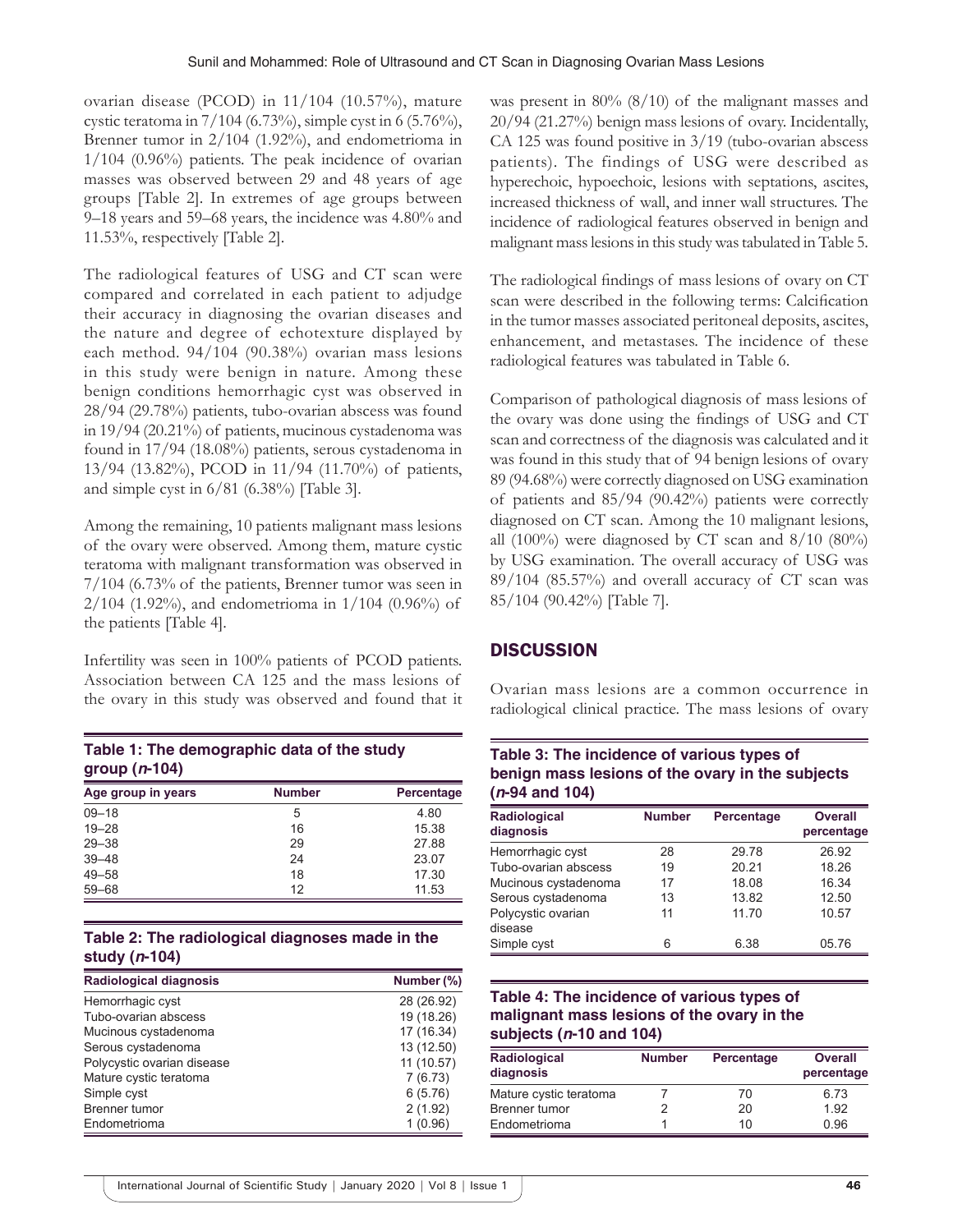| Table 5: The ultrasonography findings in benign and malignant diseases of mass lesions of ovary (n-94) |              |             |              |                       |                   |                       |                  |                |
|--------------------------------------------------------------------------------------------------------|--------------|-------------|--------------|-----------------------|-------------------|-----------------------|------------------|----------------|
| Nature of mass lesions                                                                                 | <b>ECHO</b>  |             |              | <b>Wall thickness</b> | <b>Septations</b> | Inner wall structures |                  | <b>Ascites</b> |
|                                                                                                        | <b>Hyper</b> | <b>Hypo</b> | <b>Mixed</b> | $3$ mm                | $>3$ mm           | <b>Smooth</b>         | <b>Irregular</b> |                |
| Benign masses                                                                                          | 39           |             | 15           | 41                    | 54                | 38                    | 56               | 15             |
| Malignancy                                                                                             |              |             |              |                       |                   |                       |                  |                |

#### **Table 6: The computed tomography scan findings in benign and malignant diseases of mass lesions of ovary (***n***‑94)**

| <b>Radiological findings</b> | <b>Benign</b> | <b>Malignant</b> |  |
|------------------------------|---------------|------------------|--|
| Calcification                | 17            |                  |  |
| Peritoneal deposits          | 0             |                  |  |
| Ascitis                      | 15            | 8                |  |
| Enhancement                  | 31            | 10               |  |
| Metastases                   | っ             | 10               |  |

#### **Table 7: The accuracy of USG and CT scan investigations in diagnosing benign and malignant mass lesions of ovary (***n***‑104)**

|           |     | Diagnosis Number Accurately diagnosed Accurately diagnosed<br>with USG $(\%)$ | with $CT$ scan $(\%)$ |
|-----------|-----|-------------------------------------------------------------------------------|-----------------------|
| Benign    | 94  | 89 (94.68)                                                                    | 85 (90.42)            |
| Malignant | 10  | 08(80)                                                                        | 10(100)               |
| Total     | 104 | 97 (93.26)                                                                    | 95 (91.34)            |

USG: Ultrasonography, CT: Computed tomography

may be benign or malignant and sometimes borderline in nature. Whenever, the patients present with mass lesions of ovary, the role of radiologist is to opine whether it is benign or malignant and if it is malignant to give the exact extent of the lesion.[18,19] Accurate diagnosis by the radiologist helps the surgeon to avoid surgery and cost to the patient. In malignant lesions, accurate staging helps in costeffectiveness of the treatment and further post-operative planning.[20,21] A review of literature shows that sometimes CT scan underestimates the staging and pelvic examination by the surgeon and serum CA-125 are of limited value in the diagnosis of pelvic masses and their sensitivity is often below 50%.[20] The sensitivity of morphologic analysis with ultrasound in predicting malignancy in ovarian tumors has been shown to be 85–97%, whereas its specificity ranges from 56% to 95%.[21-23] In the present paper, of 94 benign lesions of ovary 89 (94.68%) were correctly diagnosed on USG examination of patients and 85/94 (90.42%) patients were correctly diagnosed on CT scan. Among the 10 malignant lesions, all (100%) were diagnosed by CT scan and 8/10 (80%) by USG examination. The overall accuracy of USG was 89/104 (85.57%) and overall accuracy of CT scan was  $85/104$  (90.42%) [Table 7]. A meta-analysis conducted by Kinkel *et al*. described that CT shows sensitivity and specificity of 81% and 87%, respectively, when used for indeterminate masses seen on ultrasound.<sup>[24]</sup> Similarly, Lin *et al*. reported that positron emission tomography/CT scanner shows a sensitivity of 87% and specificity of 100% for differentiating benign from malignant ovarian cancers.[24,25] USG was useful in distinguishing cystic from solid mass lesions and exact localization and near accurate pathological diagnosis of ovarian mass lesions.[26] In a few studies, USG could achieve accurate diagnosis in 75–95% of the mass lesions of the ovary.[27-29] All unilocular ovarian cysts in the present study were benign on histopathological examination irrespective of size. Meire *et a1*.<sup>[30]</sup> have described a 10.5% incidence of malignancy in unilocular tumors more than 5 cm in diameter. Multiloculation, thick septa, and solid nodules are reliable indicators of malignancy on USG.[30] In the present paper, of 94 benign lesions of ovary 89 (94.68%) were correctly diagnosed on USG examination of patients. An ovarian dermoid can be diagnosed by its typical appearance of a complex adnexal mass with clusters of highly reflective dense echoes within the lesion.[31]

## CONCLUSIONS

CT scan and USG are two excellent noninvasive methods to differentiate ovarian mass lesions from benign and malignant lesions and both imaging techniques seemed to be comparable in differentiating malignant from benign ovarian tumors. CT scan was more sensitive than USG, but sonography is more specific than CT scan in diagnosis of malignant lesions. USG has a high positive predictive value as compared to CT scan to diagnose malignant lesions.

## REFERENCES

- 1. American College of Radiology, ACR Appropriateness Criteria. Clinically Suspected Adnexal Mass. American College of Radiology; 2008. Available from: http://www.acr.org/secondarymainmenucategories/ qualitysafety/appcriteria/pdf/expertpanelonwomenimaging/ suspectedadenexalmassesdoc11.aspx. [Last accessed on 2009 Nov 09].
- 2. Liu J, Xu Y, Wang J. Ultrasonography, computed tomography and magnetic resonance imaging for diagnosis of ovarian carcinoma. Eur J Radiol 2007;62:328-34.
- 3. Valentin L, Ameye L, Jurkovic D, Metzger U, Lécuru F, Van Huffel S, *et al*. Which extrauterine pelvic masses are difficult to correctly classify as benign or malignant on the basis of ultrasound findings and is there a way of making a correct diagnosis? Ultrasound Obstet Gynecol 2006;27:438-44.
- 4. Patel MD. Practical approach to the adnexal mass. Radiol Clin North Am 2006;44:879-99.
- 5. Geomini P, Kruitwagen R, Bremer GL, Cnossen J, Mol BW. The accuracy